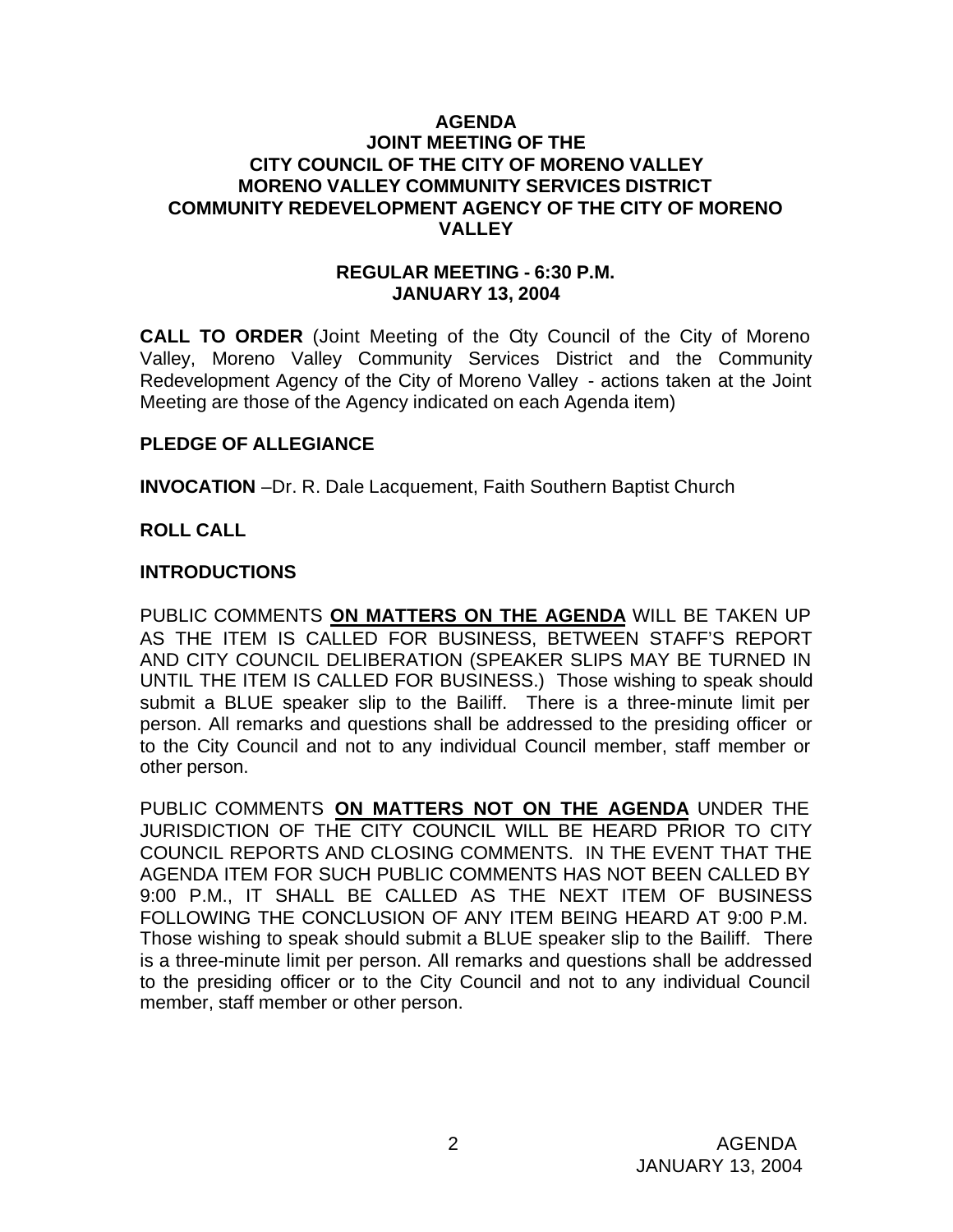## **JOINT CONSENT CALENDARS (SECTIONS A-C) OF THE CITY COUNCIL OF THE CITY OF MORENO VALLEY, MORENO VALLEY COMMUNITY SERVICES DISTRICT, COMMUNITY REDEVELOPMENT AGENCY OF THE CITY OF MORENO VALLEY, AND THE MORENO VALLEY PUBLIC FACILITIES FINANCING CORPORATION**

All items listed under the Consent Calendars, Sections A, B, and C, are considered to be routine and non-controversial, and may be enacted by one motion unless a member of the Council, Community Services District, or Redevelopment Agency requests that an item be removed for separate action. The motion to adopt the Consent Calendars is deemed to be a separate motion by each Agency and shall be so recorded by the City Clerk. Items withdrawn for report/discussion will be heard after public hearing items.

# **A. CONSENT CALENDAR** - **CITY COUNCIL**

- A1. ORDINANCES FIRST READING BY TITLE ONLY Recommendation: Waive reading of all Ordinance Introductions and read by title only.
- A2. MINUTES REGULAR MEETING OF NOVEMBER 25, 2003 (Report of: City Clerk's Department) Recommendation: Approve as submitted.
- A3. 2002-03 REPORT ON DEVELOPMENT IMPACT FEES (Report of: Finance Department) Recommendation: Approve and accept the Annual Report on Development Impact Fees in compliance with California Government Code Section 66066; and approve the finding that staff has demonstrated a continuing need to hold unexpended development impact fees.
- A4. RESOLUTION RELATED TO EMPLOYER PAID MEMBER CONTRIBUTIONS (Report of: Human Resources Department) Recommendation: Adopt Resolution No. 2004-01, noticing its intention to commence paying and reporting the value of employer paid member contributions (EPMC); authorize the Mayor and City Clerk to execute the resolution for the city to commence paying the EPMC benefit to all career status City of Moreno Valley employees effective July 1, 2005; and direct the City Clerk to forward to the California Public Employees' retirement System (PERS) the original resolution or certified copy of the resolution for paying and reporting the value of EPMC.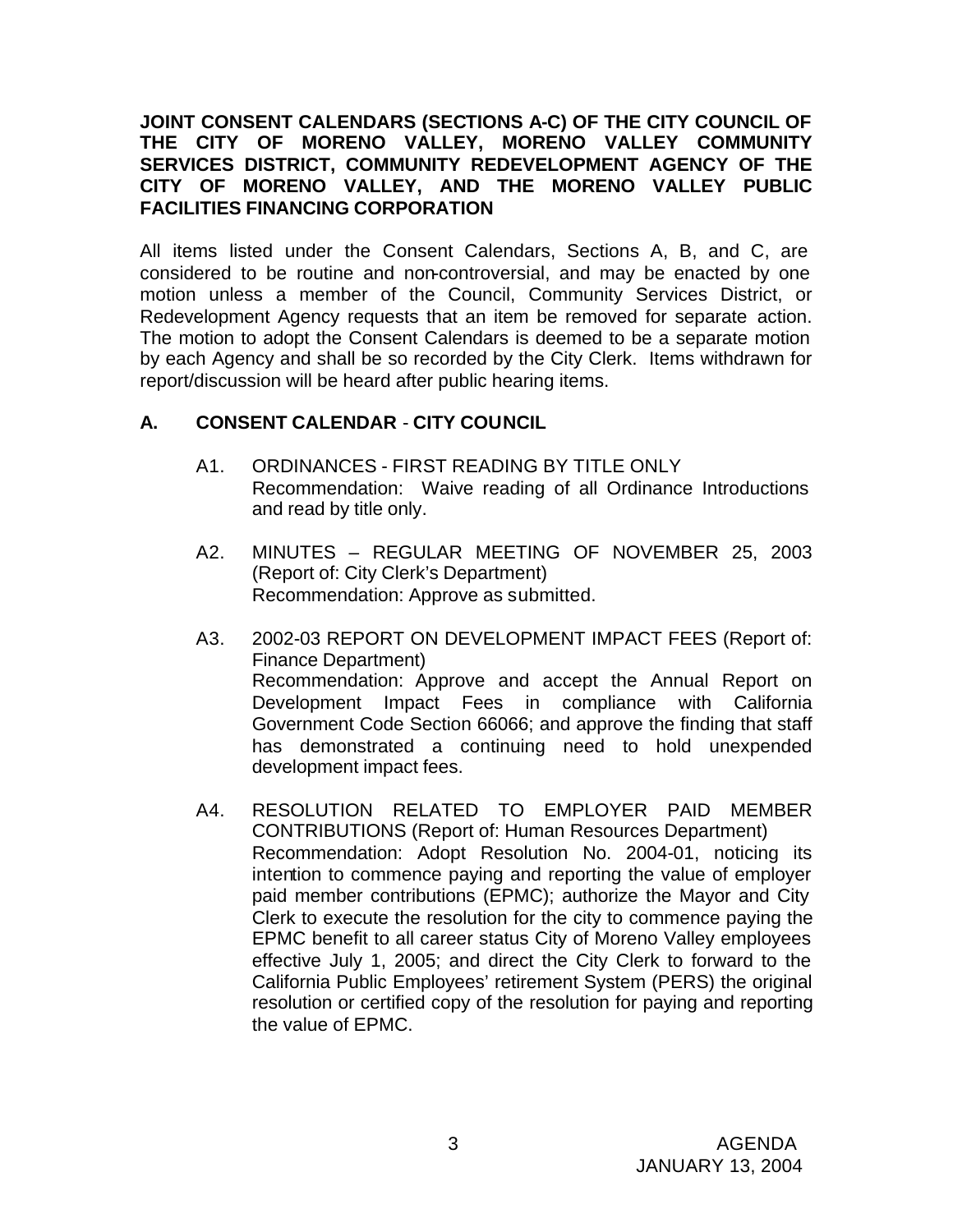#### Resolution No. 2004-01

A Resolution of the City Council of the City of Moreno Valley, California, Authorizing Employer Paid Member Contributions

- A5. RECOMMENDATION TO ACCEPT PROJECT AS COMPLETE, PROJECT NO. 03-001, MORENO VALLEY EQUESTRIAN CENTER ARENA LIGHTING SYSTEM (Report of: Parks and Recreation Department) Recommendation: Accept the work for subject project constructed by FEC Electric Inc., of Redlands California; direct the City Clerk to record the Notice of Completion within ten days at the office of the County Recorder as required by Section 3093 of the California Civil Code; and authorize the Finance Director to release a total of \$8,113.98 in retention funds from the Moreno Valley Equestrian Center Arena Lighting System project to FEC Electric, Inc. thirtyfive days (35) calendar days after the date of recordation of the Notice of Completion.
- A6. APPROVAL OF FINAL MAP 31050 SINGLE FAMILY RESIDENTIAL PROJECT, AND ACCEPT AGREEMENT & BONDS FOR PUBLIC RIGHT-OF-WAY IMPROVEMENTS - SOUTHEAST CORNER OF SADDLEBROOK LANE AND THE EXTENSION OF LURIN AVENUE Subdivider - WL Homes LLC dba John Laing Homes) (Report of: Public Works Department) Recommendation: Approve Final Map 31050, authorize the City Clerk to sign the map and transmit said map to the County Recorder's Office for recordation; accept the bonds and Agreement for Public Improvements; authorize the Mayor to execute the agreement; and direct the City Clerk to forward the signed agreement to the County Recorder's Office for recordation.
- A7. WARRANT REPORT NOVEMBER, 2003 (Report of: Finance Department) Recommendation: Adopt Resolution No. 2004-02, approving the Warrant Report, dated November, 2003 in the total amount of \$8,219,353.02.

#### Resolution No. 2004-02

A Resolution of the City Council of the City of Moreno Valley, California, Approving the Warrant Report dated November 30, 2003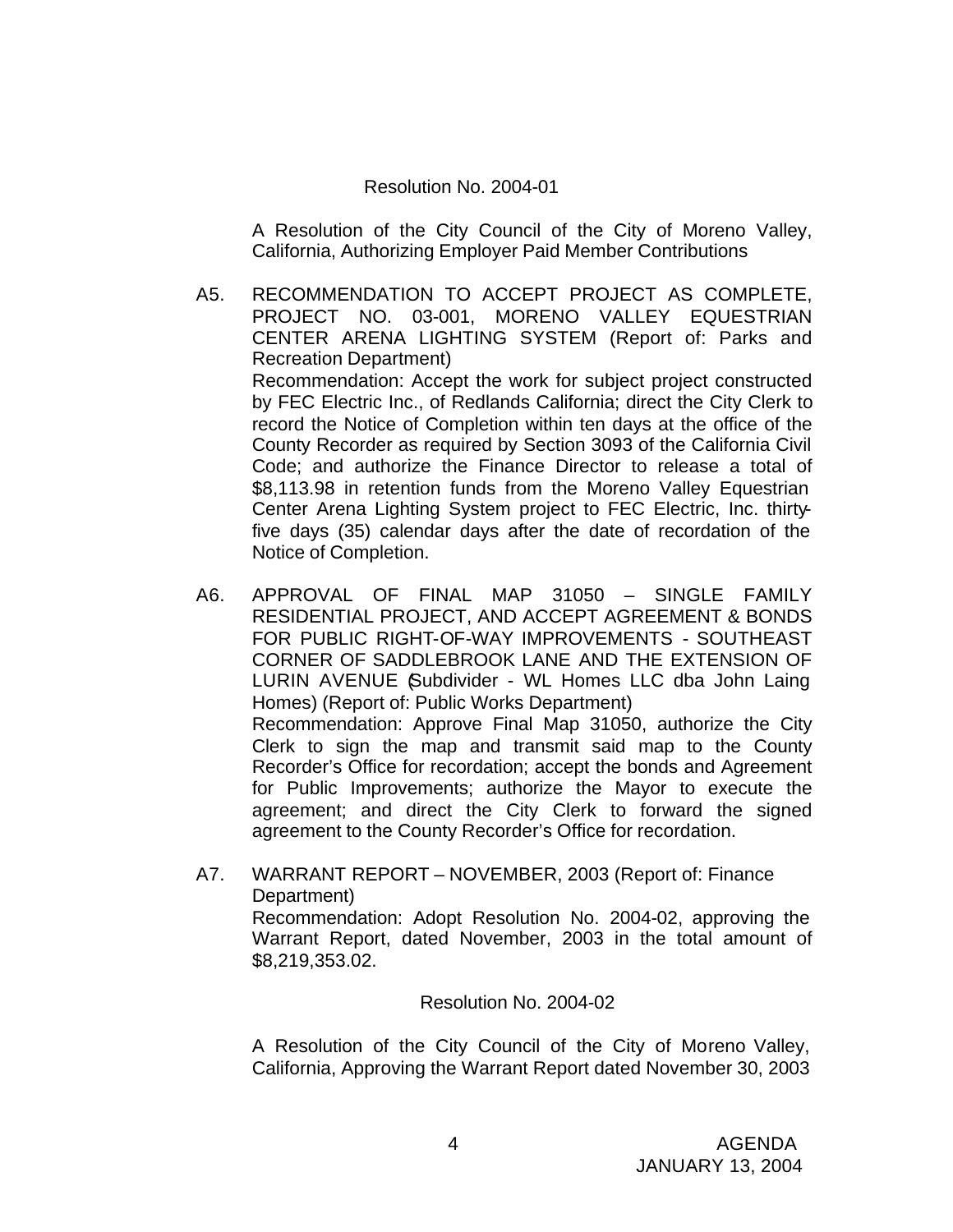- A8. SETTLEMENT OF LOCKHEED V. RIVERSIDE COUNTY HABITAT CONSERVATION AGENCY (RCHCA) (Report of: Administrative Services Department) Recommendation: Approve the Settlement Agreement and General Release in the above referenced litigation.
- A9. APPROVAL OF COOPERATIVE AGREEMENT FOR LINE V-2 OF THE PERRIS VALLEY MASTER DRAINAGE PLAN, BETWEEN THE RIVERSIDE COUNTY FLOOD CONTROL AND WATER CONSERVATION DISTRICT, CITY OF MORENO VALLEY, AND BEAZER HOMES HOLDING CORP. – EAST OF LASSELLE STREET, SOUTH OF KRAMERIA AVENUE IN THE MORENO VALLEY RANCH SPECIFIC PLAN AREA (BEAZER HOMES HOLDINGS CORP.) (Report of: Public Works Department) Recommendation: Approve the cooperative agreement between the Riverside County Flood Control and Water Conservation District, City of Moreno Valley, and Beazer Homes Holdings Corp. for Perris Valley Master Drainage Plan Line V-2; authorize the Mayor to execute the agreement; and direct the City Clerk to forward the signed agreement to the Riverside County Flood Control and Water Conservation District.
- A10. RESOLUTIONS REGARDING UPDATED PROJECT BUDGET, LOCAL FUNDING COMMITMENT, SUPPLEMENTAL FUNDS, AND PUBLIC LIBRARY OPERATION FOR PROPOSED LIBRARY EXPANSION PROJECT (Report of: Department of Library Services) Recommendation: Adopt Resolution No. 2004-03, certifying updated project budget, local funding commitment, supplemental funds, and public library operation for proposed Library Expansion Project.

#### Resolution No. 2004-03

A Resolution of the City Council of the City of Moreno Valley, California, Certifying Updated Project Budget Local Funding Commitment, Supplemental Funds, and Public Library Operation for Proposed Library Expansion Project

A11. COPS AND CLERGY NETWORK (Report of: Administrative Services Department) Recommendation: Adopt Proposed Resolution No. 2004-04, to support the Cops and Clergy Network (CCN), and direct the Chief of Police to encourage officers to participate in CCN activities.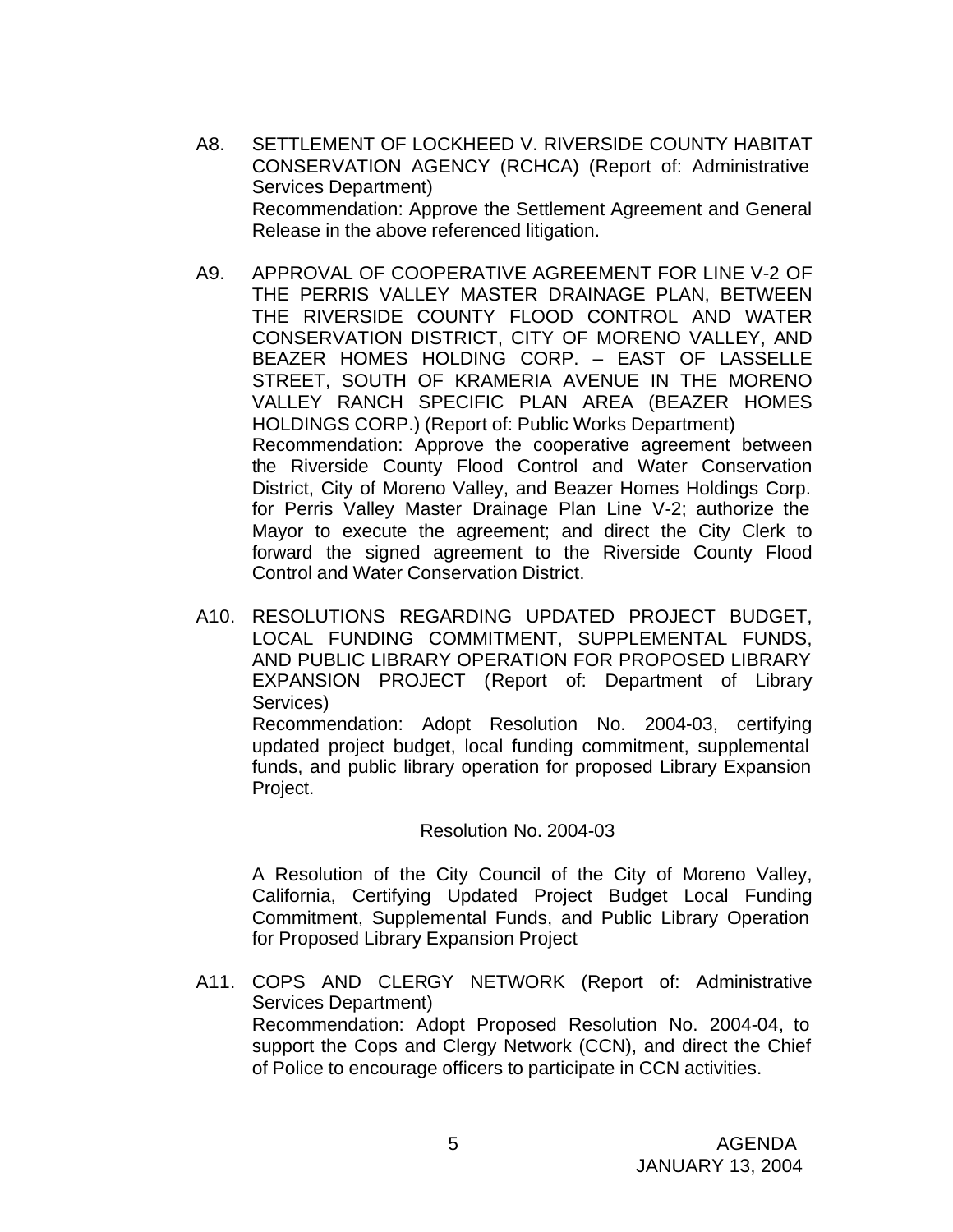### Resolution No. 2004-04

A Resolution of the City Council of the City of Moreno Valley, California, Supporting the Cops and Clergy Network

- A12. MODIFICATION TO CONDITIONS OF APPROVAL FOR TRACTS 22709 AND 22709-1 TO PERMIT THE ISSUANCE OF ADDITIONAL BUILDING PERMITS (Report of: Parks and Recreation Department) Recommendation: Approve the modification of the Conditions of Approval and allow Western Pacific Housing to obtain 215 additional building permits for Tracts 22709 and 22709-1 prior to constructing the park in exchange for an additional \$500,000 in amenities on the park proposed for this project; an increase in the bonds from \$1.9 million to \$2.4 million; and strict adherence to a schedule that would result in the park completion by December 2004.
- A13. MINUTES REGULAR MEETING OF DECEMBER 9, 2003 (Report of: City Clerk's Department) Recommendation: Approve as submitted
- A14. MINUTES SPECIAL MEETING OF DECEMBER 9, 2003 (Report of: City Clerk's Department) Recommendation: Approve as submitted.

### **B. CONSENT CALENDAR** - **COMMUNITY SERVICES DISTRICT**

- B1. ORDINANCES FIRST READING BY TITLE ONLY Recommendation: Waive reading of all Ordinance Introductions and read by title only.
- B2. MINUTES REGULAR MEETING OF NOVEMBER 25, 2003 (Report of: City Clerk's Department) Recommendation: Approve as submitted.
- B3. RECOMMENDATION TO ACCEPT PROJECT AS COMPLETE, PROJECT NO. 03-001, MORENO VALLEY EQUESTRIAN CENTER ARENA LIGHTING SYSTEM (Report of: Parks and Recreation Department) Recommendation: Accept the work for subject project constructed by FEC Electric Inc., of Redlands California; direct the City Clerk to record the Notice of Completion within ten days at the office of the County Recorder as required by Section 3093 of the California Civil Code; and authorize the Finance Director to release a total of \$8,113.98 in retention funds from the Moreno Valley Equestrian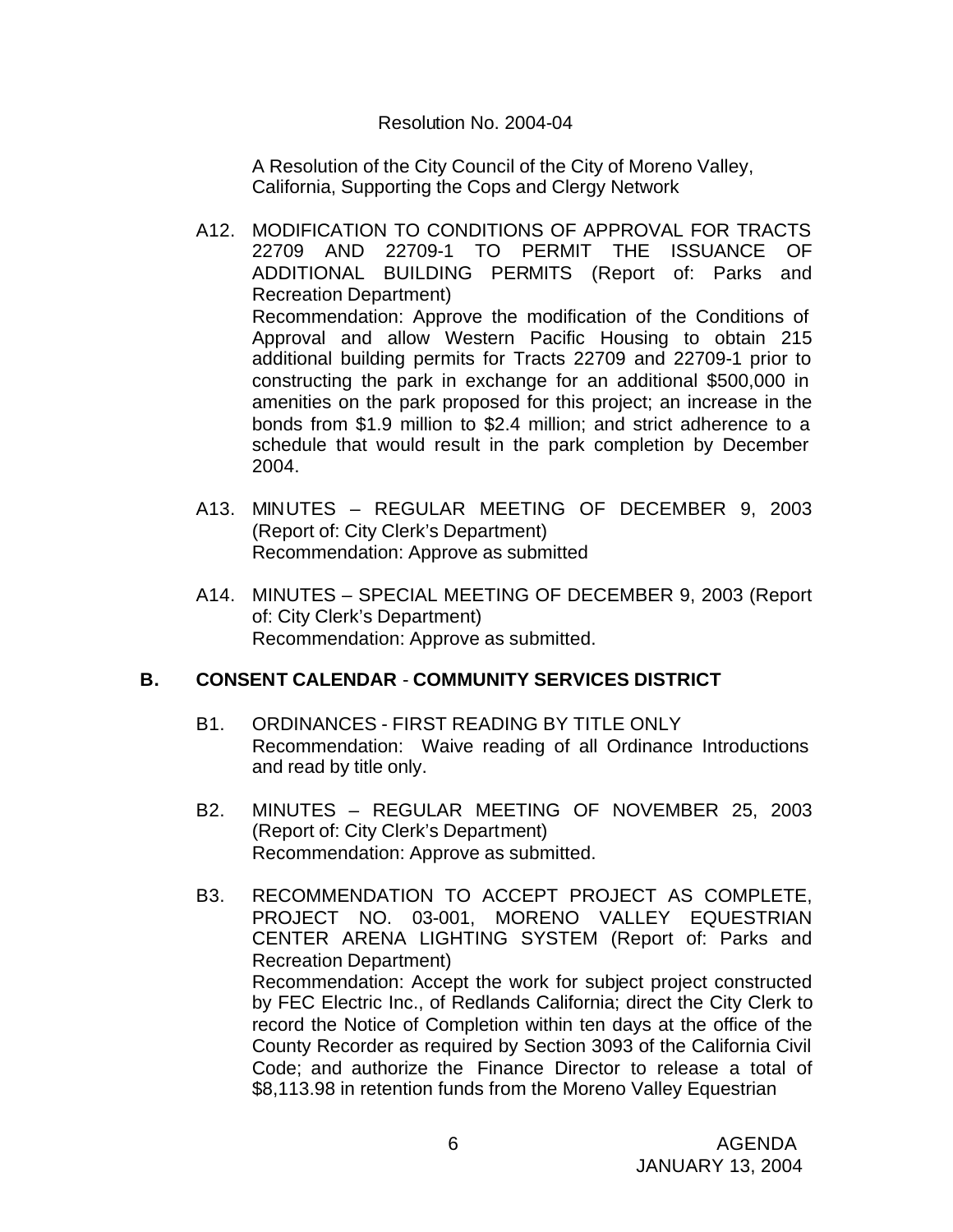Center Arena Lighting System project to FEC Electric, Inc. thirtyfive days (35) calendar days after the date of recordation of the Notice of Completion.

- B4. FINAL MAPS 22709 AND 22709-1 APPROVAL OF MAINTENANCE AGREEMENT BY AND BETWEEN MORENO VALLEY COMMUNITY SERVICES DISTRICT AND PROMONTORY PARK MV OWNERS ASSOCIATION (Report of: Public Works Department) Recommendation: That the City Council, acting in its capacity of President and Members of the Board of Directors of the Moreno Valley Community Services District (CSD): Approve the Maintenance Agreement by and between the CSD and Promontory Park MV Owners Association; authorize the Mayor in his capacity as President of the CSD to execute the Maintenance Agreement; authorize the City Attorney to act on behalf of the CSD to work with Promontory Park MV Owners Association to: draft a mutually acceptable Trust Agreement that incorporates the terms of the agreement, and draft modifications or amendments to either the Maintenance Agreement and Trust Agreement as necessary from time to time to clarify the intent and effectuate the provisions of said Agreements; authorize the City Manager to act on behalf of the CSD to: assign a trustee to the Trust, execute the Trust Agreement, and execute any amendments to either the Maintenance Agreement or Trust Agreement as prepared by the City Attorney; and authorize the City Clerk to transmit the executed Maintenance Agreement to the Office of the Recorder for the County of Riverside for recordation.
- B5. MODIFICATION TO CONDITIONS OF APPROVAL FOR TRACTS 22709 AND 22709-1 TO PERMIT THE ISSUANCE OF ADDITIONAL BUILDING PERMITS (Report of: Parks and Recreation Department) Recommendation: Approve the modification of the Conditions of Approval and allow Western Pacific Housing to obtain 215 additional building permits for Tracts 22709 and 22709-1 prior to constructing the park in exchange for an additional \$500,000 in amenities on the park proposed for this project; an increase in the bonds from \$1.9 million to \$2.4 million; and strict adherence to a schedule that would result in the park completion by December 2004.
- B6. MINUTES REGULAR MEETING OF DECEMBER 9, 2003 (Report of: City Clerk's Department) Recommendation: Approve as submitted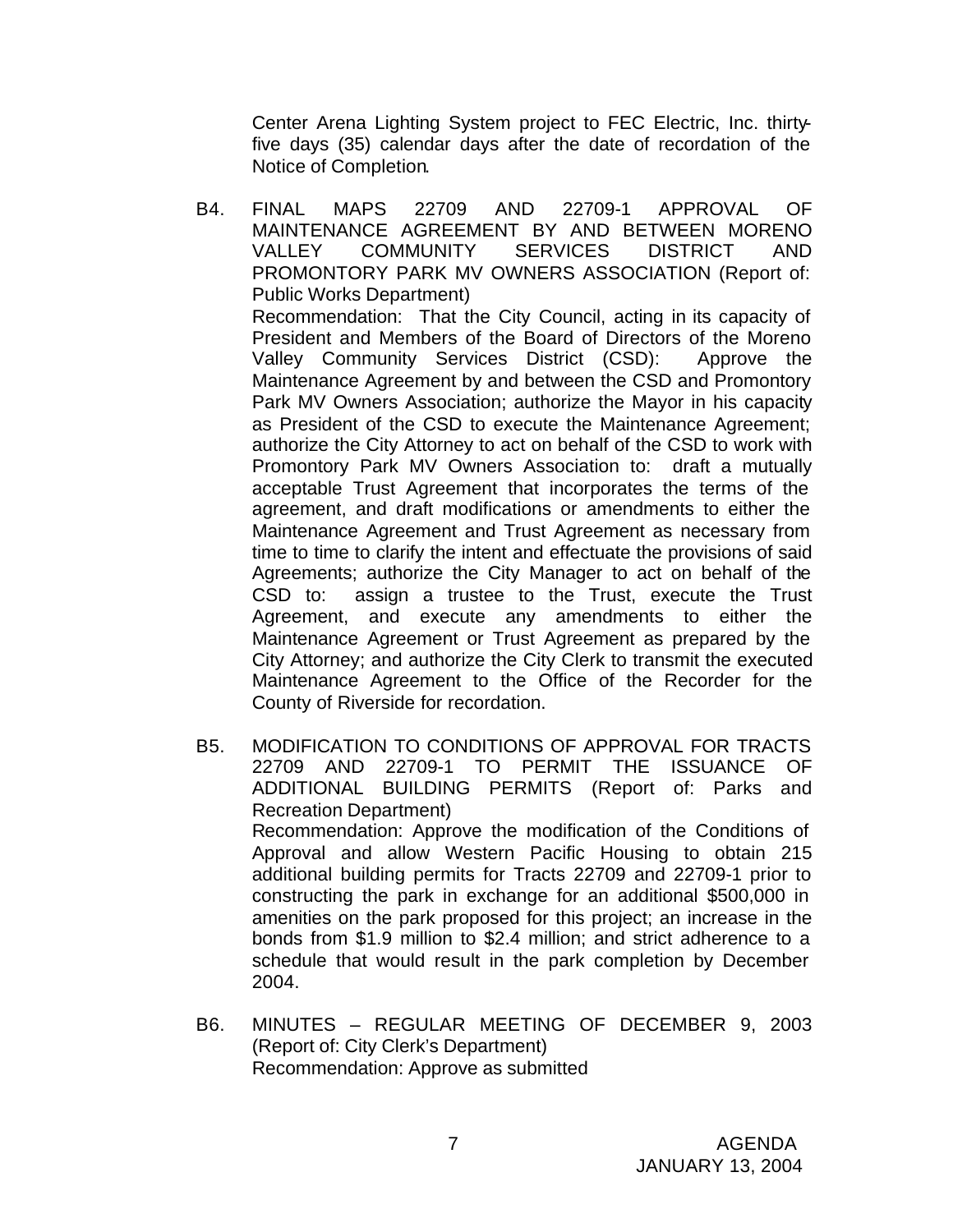B7. MINUTES – SPECIAL MEETING OF DECEMBER 9, 2003 (Report of: City Clerk's Department) Recommendation: Approve as submitted.

# **C. CONSENT CALENDAR** - **COMMUNITY REDEVELOPMENT AGENCY**

- C1. ORDINANCES FIRST READING BY TITLE ONLY Recommendation: Waive reading of all Ordinance Introductions and read by title only.
- C2. MINUTES REGULAR MEETING OF NOVEMBER 25, 2003 (Report of: City Clerk's Department) Recommendation: Approve as submitted
- C3. MINUTES REGULAR MEETING OF DECEMBER 9, 2003 (Report of: City Clerk's Department) Recommendation: Approve as submitted
- C4. MINUTES SPECIAL MEETING OF DECEMBER 9, 2003 (Report of: City Clerk's Department) Recommendation: Approve as submitted.

# **D. CONSENT CALENDAR** - **BOARD OF LIBRARY TRUSTEES**

- D1. ORDINANCES FIRST READING BY TITLE ONLY Recommendation: Waive reading of all Ordinance Introductions and read by title only.
- D2. RESOLUTIONS REGARDING UPDATED PROJECT BUDGET, LOCAL FUNDING COMMITMENT, SUPPLEMENTAL FUNDS, AND PUBLIC LIBRARY OPERATION FOR PROPOSED LIBRARY EXPANSION PROJECT (Report of: Department of Library Services) Recommendation: Adopt Resolution No. BLT 2004-01, endorsing the City Council's certification of the updated project budget, local funding commitment, supplemental funds, and public library

Resolution No. BLT 2004-01

operation for proposed Library Expansion Project.

A Resolution of the Board of Library Trustees of the City of Moreno Valley, Endorsing the City Council's Certification of the Updated Project Budget, Local Funding Commitment, Supplemental Funds and Public Library Operation for Proposed Library Expansion Project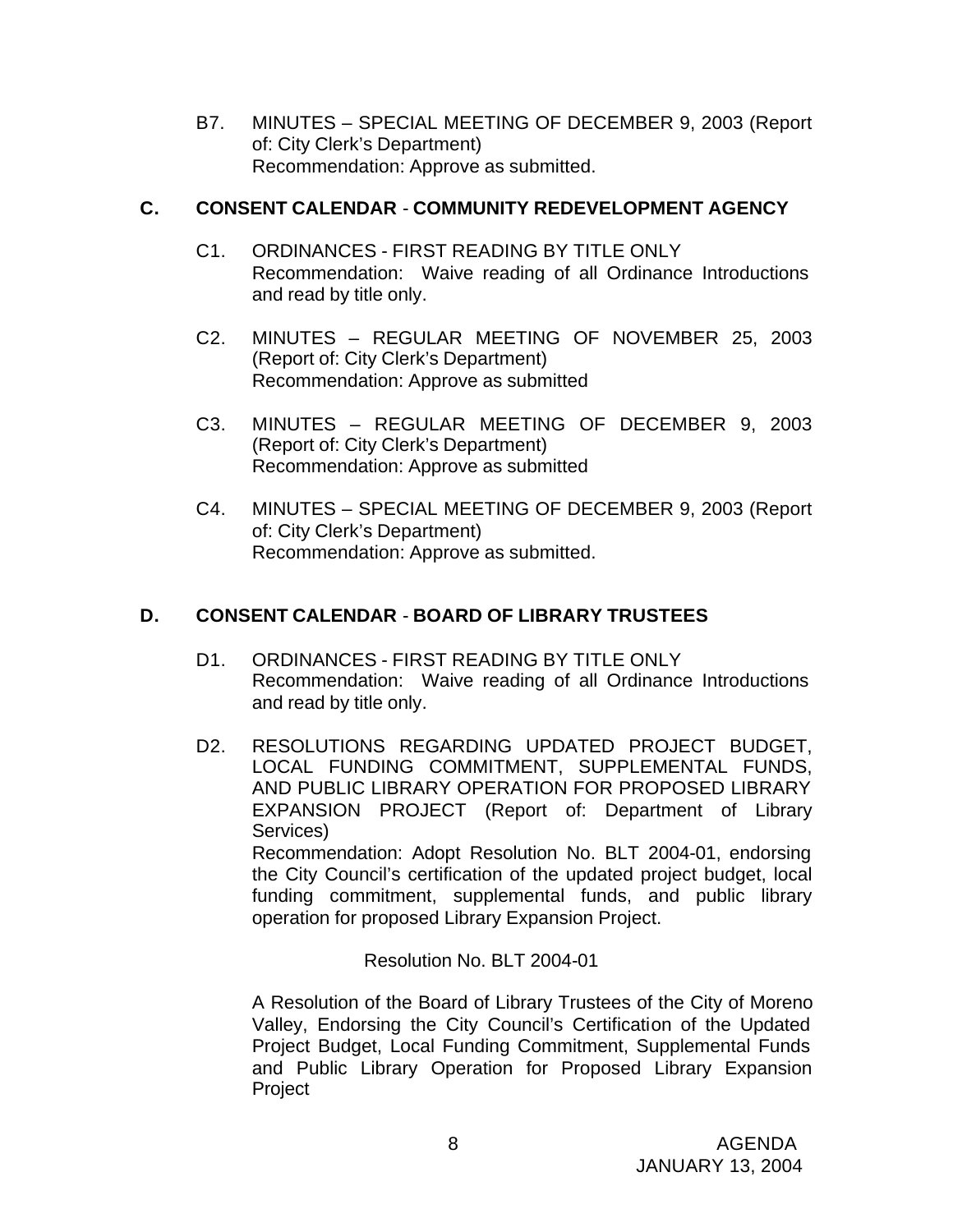D3. MINUTES – REGULAR MEETING OF DECEMBER 9, 2003 (Report of: City Clerk's Department) Recommendation: Approve as submitted.

# **E. PUBLIC HEARINGS**

Questions or comments from the public on a Public Hearing matter are limited to five minutes per individual and must pertain to the subject under consideration.

Those wishing to speak should complete and submit a GOLDENROD speaker slip to the Bailiff.

- E1. PUBLIC HEARING REGARDING MAIL BALLOT PROCEEDING FOR TENTATIVE TRACT 31438 (AND ALL AFFECTED PHASES) FOR APPROVAL OF THE NATIONAL POLLUTANT DISCHARGE ELIMINATION SYSTEM (NPDES) REGULATORY RATE SCHEDULE – NORTH SIDE OF LAWLESS ROAD AND EAST TO PIGEON PASS ROAD. (Report of: Public Works Department) Recommendation: That the City Council, after conducting the public hearing:
	- 1. Tabulate the mail ballot for approval of the NPDES regulatory rate schedule and maximum annual rate;
	- 2. Verify and accept the results of the mail ballot proceeding as identified on the Official Tally Sheet and Assessor Parcel Number (APN) listing;
	- 3. Receive and file with the City Clerk's Office the accepted Official Tally Sheet and APN listing; and
	- 4. If approved, authorize and impose the applicable NPDES annual regulatory rate.
- E2. CDBG AND HOME PROGRAM OBJECTIVES AND POLICIES FOR PROGRAM YEAR 2004/05 (Report of: Community and Economic Development Department) Recommendation: That the City Council:
	- 1. Conduct a public hearing to allow the public an opportunity to comment on the needs of low and moderate income residents and the CDBG Target Areas; and
	- 2. Approve CDBG & HOME Program Objectives and Policies for the 2004-2005 Program Year.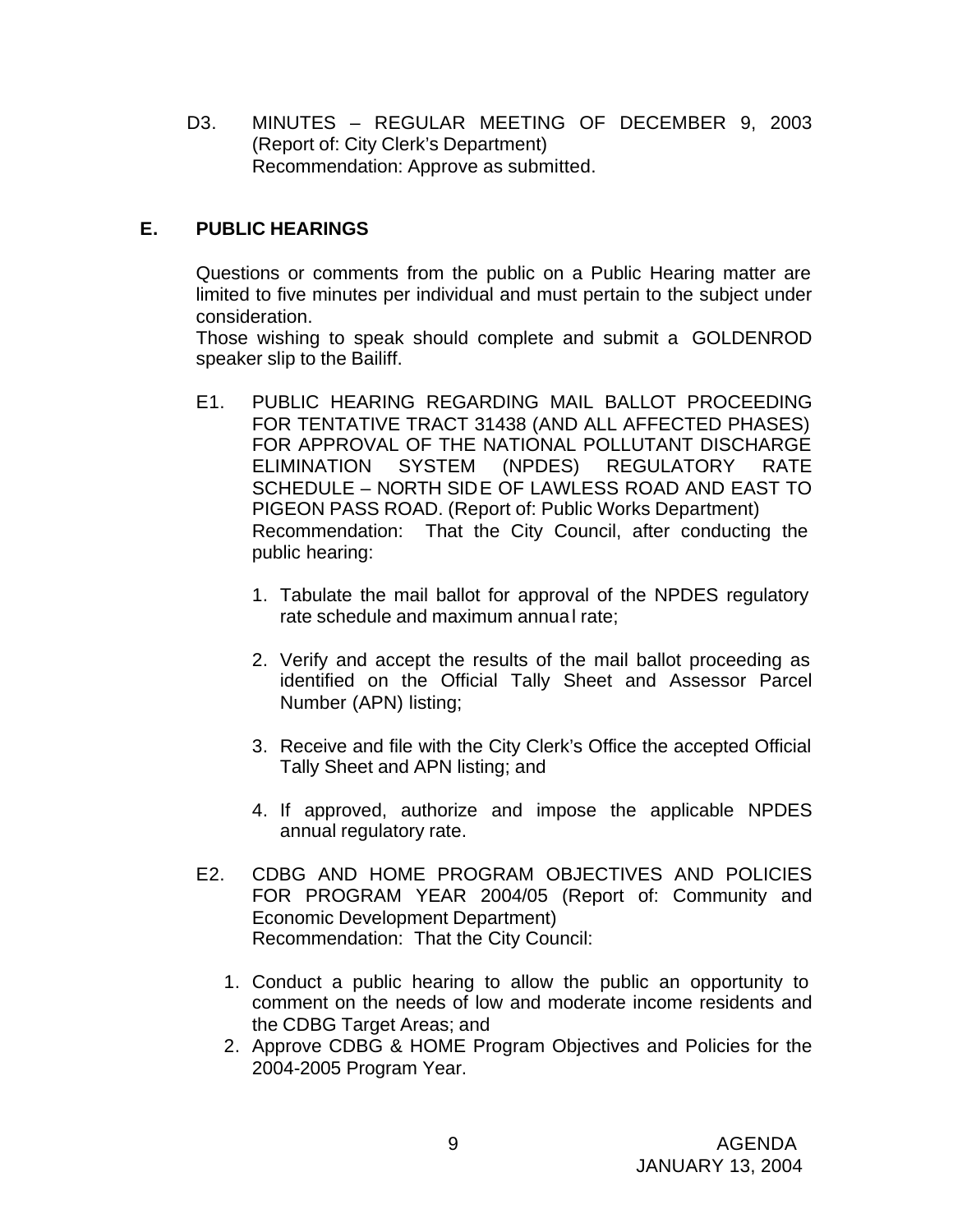E3. REVIEW AND APPROVAL OF THE CITY'S ADOPTION OF THE MULTI-SPECIES HABITAT CONSERVATION PLAN (MSHCP) (REPORT) ADOPTION OF MITIGATION FEE PERTAINING TO MSHCP (PUBLIC HEARING) (Report of: Community and Economic Development Department) Recommendation: That the City Council:

Adopt Resolution No.2004-06, RECOGNIZING that an Environmental Impact Report has been prepared and certified by the County of Riverside for the project, approving the City's participation in the MSHCP, and making required findings pertaining to the Final EIR (Exhibit 2); and

#### Resolution No. 2004-06

A Resolution of the City Council of the City of Moreno Valley, California Making Responsible Agency Findings Pursuant to the California Environmental Quality Act for the Multiple Species Habitat Conservation Plan/Natural Community Conservation Plan and Approving the Western Riverside County Multiple Species Habitat Conservation Plan/Natural Community Conservation Plan, and Implementing Agreement, Adopting Environmental Findings Pursuant to the California Environmental Quality Act, and Adopting a Statement of Overriding Considerations

Adopt Resolution No. 2004-07, establishing procedures and requirements for implementation of the MSHCP (Exhibit 3); and

#### Resolution No. 2004-07

A Resolution of the City Council of the City of Moreno Valley to Establish Procedures and Requirements for Implementation of the Western Riverside County Multiple Species Habitat Conservation Plan

Approve the Joint Exercise of Powers Agreement creating the Western Riverside County Regional Conservation Authority (Exhibit 4); and

Introduce Ordinance No.654, amending Title 3 of the City of Moreno Valley Municipal Code by adding a new Chapter 3.46 authorizing establishing a local mitigation fee for funding the preservation of natural ecosystems in accordance with the Western Riverside County Multi-species Habitat Conservation Plan (Exhibit 5) (roll call required); and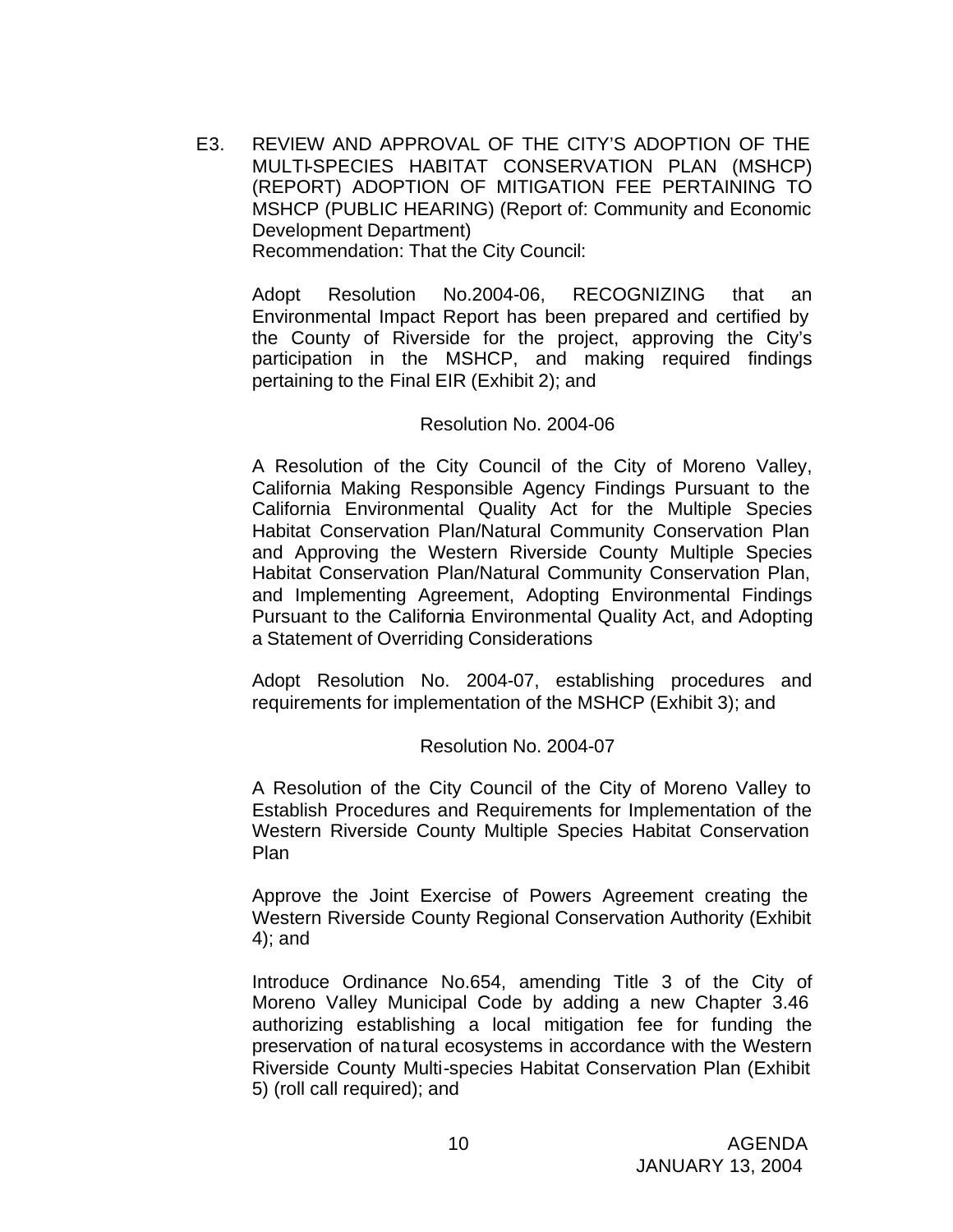# Ordinance No. 654

An Ordinance of the City Council of the City of Moreno Valley Amending Title 3 of the City of Moreno Valley Municipal Code, by Adding a New Chapter 3.46, Establishing a Local Development Mitigation Fee for Funding the Preservation of Natural Ecosystems in Accordance With the Western Riverside County Multiple Species Habitat Conservation Plan

Authorize the Mayor to execute 25 signed copies of the Agreement; and

Direct the City Clerk to forward said executed copies to the Western Riverside Council of Governments

## **F. ITEMS REMOVED FROM CONSENT CALENDARS FOR DISCUSSION OR SEPARATE ACTION**

# **G. REPORTS**

- G1. PUBLIC MEETING REGARDING MAIL BALLOT PROCEEDINGS FOR:
- ß TENTATIVE TRACT 29732 (AND ALL AFFECTED PHASES) FOR: 1) INCLUSION INTO COMMUNITY SERVICES DISTRICT (CSD) ZONE B (RESIDENTIAL STREET LIGHTING) AND APPROVAL OF THE ANNUAL CHARGE AND 2) APPROVAL OF THE NATIONAL POLLUTANT DISCHARGE ELIMINATION SYSTEM (NPDES) REGULATORY RATE SCHEDULE;
- ß TENTATIVE TRACTS 30316 AND 30318 (AND ALL AFFECTED PHASES) FOR APPROVAL OF THE NPDES REGULATORY RATE SCHEDULE; AND
- **TENTATIVE TRACT 30321 (AND ALL AFFECTED PHASES) FOR 1)** INCLUSION INTO CSD ZONES B AND E-3A (INTERNAL WALLS/PARKWAY LANDSCAPE MAINTENANCE) AND APPROVAL OF THE ANNUAL CHARGES AND 2) APPROVAL OF THE NPDES REGULATORY RATE SCHEDULE (Report of: Public Works Department)

Recommendation: Staff recommends that the City Council and the Board of Directors of the Moreno Valley Community Services District (CSD) accept public comments regarding the mail ballot proceedings for Tentative Tract 29732 (and all affected phases) for 1) inclusion into CSD Zone B and approval of the annual charge and 2) approval of the NPDES regulatory rate schedule; Tentative Tracts 30316 and 30318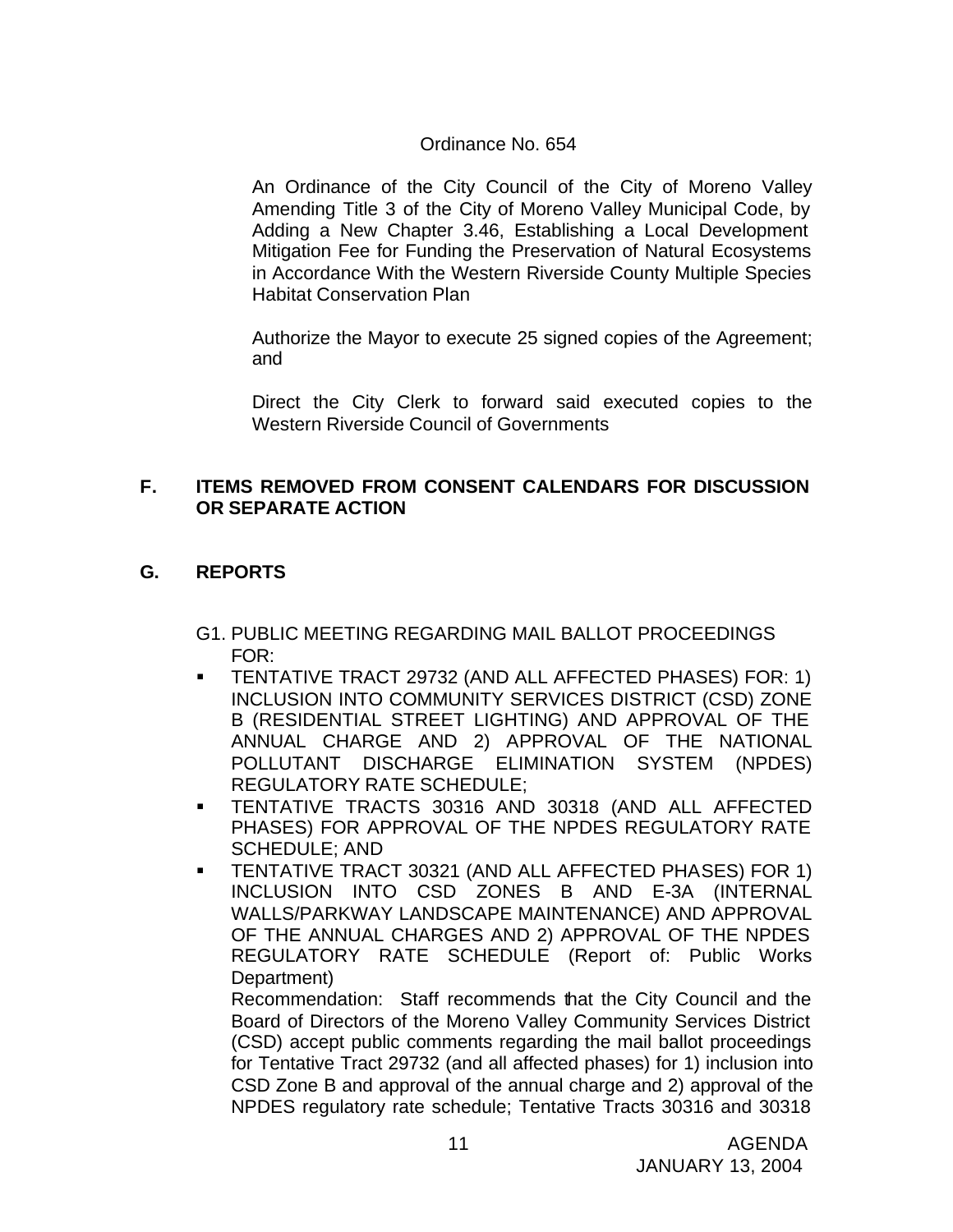(and all affected phases) for approval of the NPDES regulatory rate schedule; and Tentative Tract 30321 (and all affected phases) for 1) inclusion into CSD Zones B and E-3A and approval of the annual charges and 2) approval of the NPDES regulatory rate schedule.

- G2. RECOMMENDATIONS FOR REDUCTIONS TO ZONE A PARKS AND RECREATION BUDGET AND REPORT ON MANAGEMENT AUDIT OF THE PARKS AND RECREATION DEPARTMENT (Report of: Parks and Recreation Department) Recommendation: That the City Council, acting in their capacity as the President and Board of Directors of the Moreno Valley Community Services District:
	- 1. Review budget reduction recommendations from the Parks and Recreation Citizens Ad Hoc Budget Committee and provide direction to staff, and
	- 2. Receive and file the management audit of the Parks and Recreation Department.
- G3. REQUEST FOR CO-SPONSORSHIP AND WAIVER OF FEES FOR THE BLACK HISTORY CELEBRATION FESTIVITIES ON SATURDAY, FEBRUARY 14, 2004 (Report of: Parks and Recreation Department) Recommendation: That the Mayor and City Council, acting in their capacity as President and Board of Directors for the Moreno Valley Community Services District, take no action to approve the request from the Multicultural Civic Association (MCA) to co-sponsor and waive fees for the Black History Celebration.
- G4. 2004 COUNCIL COMMITTEE PARTICIPATION APPOINTMENTS (Report of: City Clerk's Department) Recommendation: That the City Council approve appointments to the various committees as recommended in the 2004 Council Committee Participation list submitted by Mayor West.
- G5. INTRODUCTION OF ORDINANCE NO. 635 REPEALING AND REENACTING CHAPTER 11.40 OF TITLE 11 OF THE CITY OF MORENO VALLEY MUNICIPAL CODE, RELATING TO THE USE OF PARKS AND RECREATION FACILITIES; AND INTRODUCTION OF CSD ORDINANCE NO. 42 APPROVING THE USE OF PARKS AND RECREATION FACILITIES AND RESCINDING CERTAIN PRIOR ENACTMENTS (CONTINUED FROM DECEMBER 9, 2003) (Report of: Parks and Recreation Department)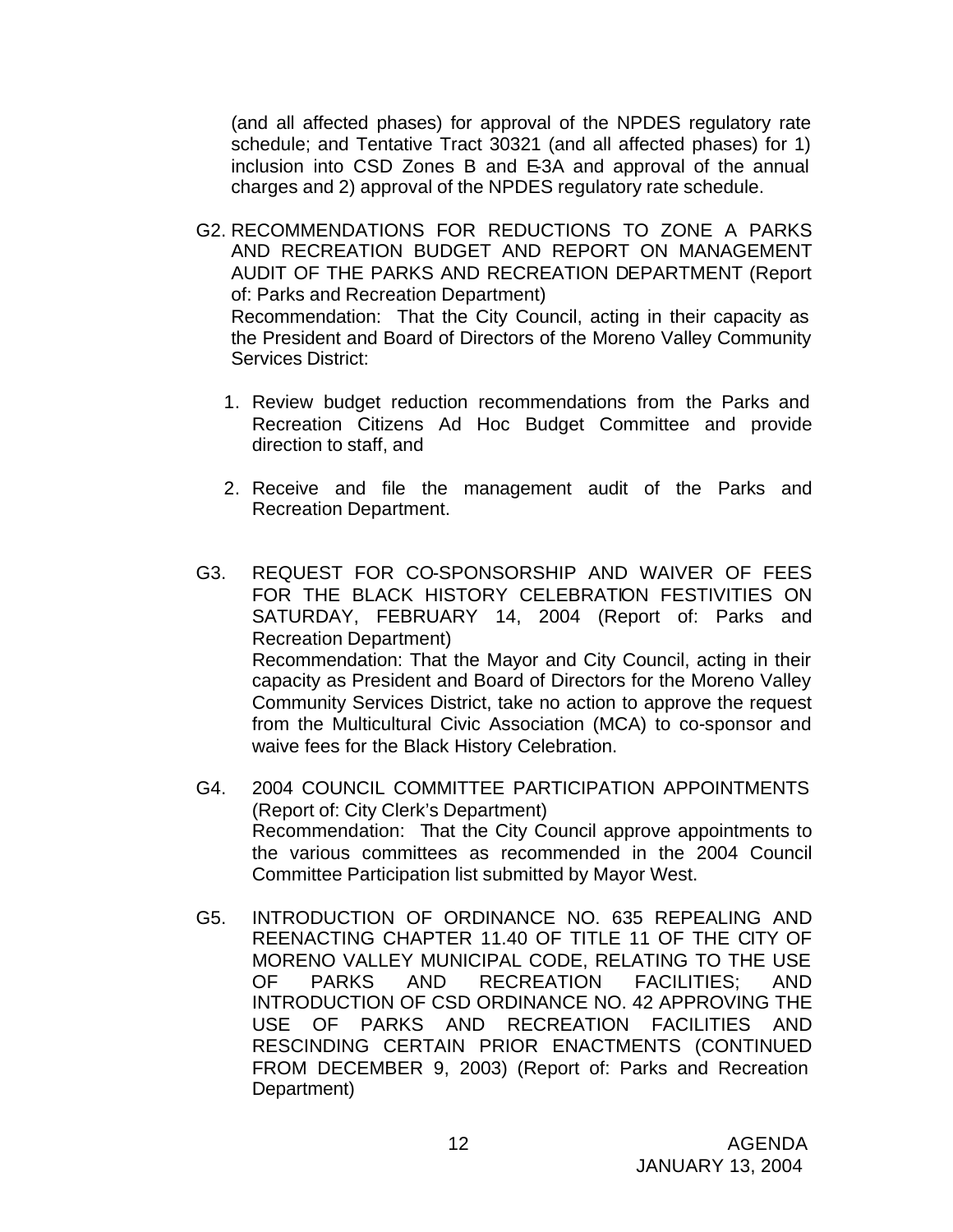Recommendation: That the City Council introduce Ordinance No. 635, repealing and reenacting Chapter 11.40 of Title 11 of the City of Moreno Valley Municipal Code relating to the use of parks and recreation facilities (roll call required); and

### Ordinance No. 635

An Ordinance of the City Council of the City of Moreno Valley, California, Repealing and Reenacting Chapter 11.40 of Title 11 of the City of Moreno Valley Municipal Code Relating to the Use of Parks and Recreation Facilities

That the City Council, acting in their capacity as President and Board of Directors for the Moreno Valley Community Services District, introduce CSD Ordinance No. 42 relating to the use of parks and recreation facilities and rescinding certain prior enactments (roll call required).

### Ordinance No. CSD 42

 An Ordinance of the Moreno Valley Community Services District of the City of Moreno Valley, California, Approving the Use of Parks and Recreation Facilities and Rescinding Certain Prior Enactments

G6. ORDINANCE TO EMPOWER THE PUBLIC WORKS DIRECTOR/CITY ENGINEER TO ADOPT, ENFORCE AND AMEND MORENO VALLEY UTILITIES' UNDERGROUND ELECTRICAL SERVICE REQUIREMENTS, RESIDENTIAL DISTRIBUTION PROCEDURES, UNDERGROUND CONSTRUCTION STANDARDS, AND SAFETY AND HEALTH PROCEDURES (Report of: Public Works Department) Recommendation: That the City Council introduce Ordinance No. 653, that Empowers the Public Works Director/City Engineer to Adopt, Enforce and Amend Moreno Valley Utilities' Underground Electrical Service Requirements, Residential Distribution Design Procedures, Underground Construction Standards, and Safety and Health Procedures. The manuals are on file in the Public Works Department, Enterprise Services Administration Division.

### Ordinance No. 653

An Ordinance of the City Council of the City of Moreno Valley, California, that Empowers the Public Works Director/City Engineer to Adopt, Enforce and Amend Moreno Valley Utilities' Underground Electrical Service Requirements, Residential Distribution Design Procedures, Underground Construction Standards, and Safety and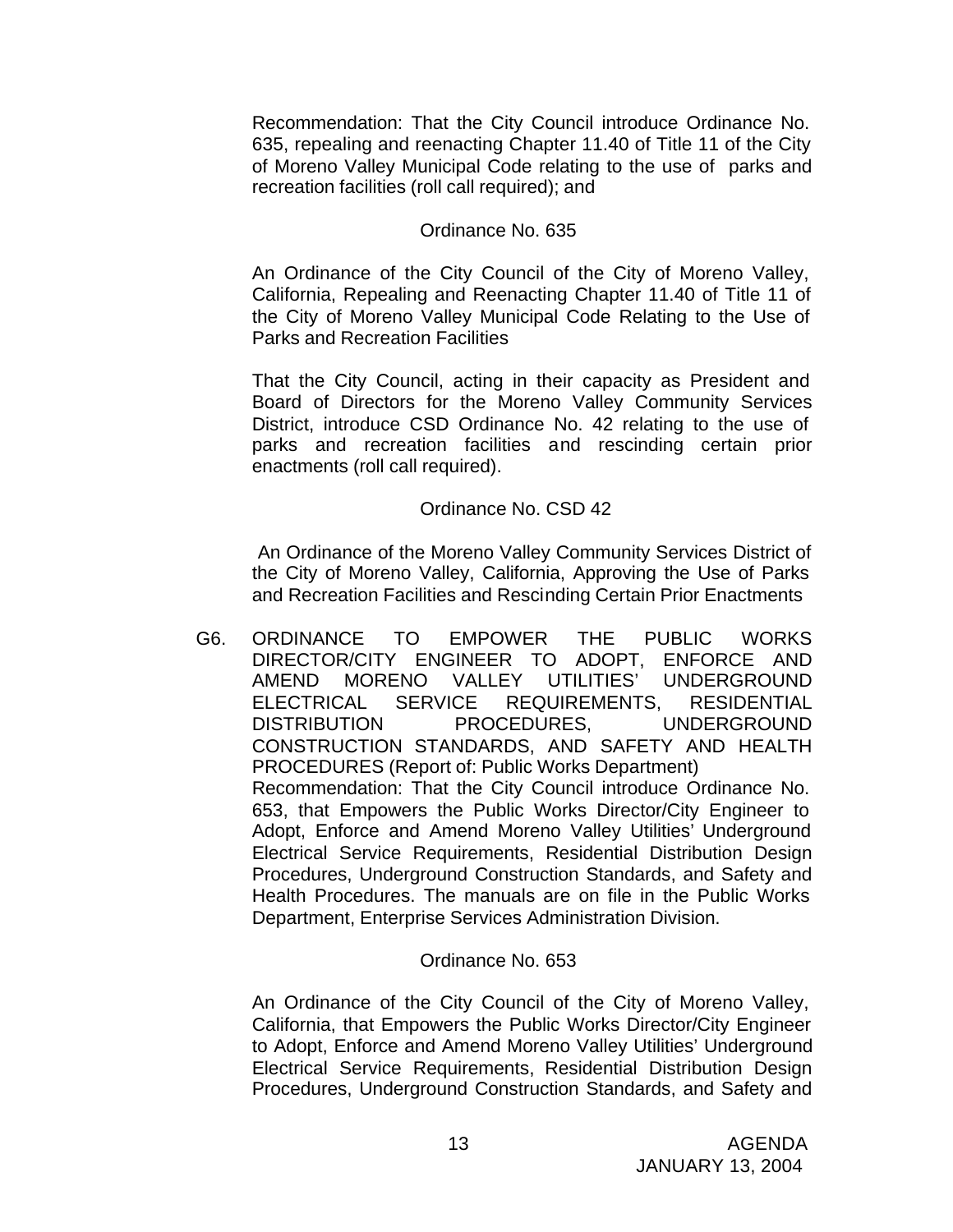Health Procedures

G7. RESOLUTION PROVIDING FOR THE ESTABLISHMENT OF ELECTRICAL RATES FOR MORENO VALLEY UTILITIES (Report of: Public Works Department) Recommendation: That the City Council approve Resolution No. 2004-05 establishing the Electric Rates for Moreno Valley Utilities.

### Resolution No. 2004-05

A Resolution of the City Council of the City of Moreno Valley, California, Establishing the Electric Rates for Moreno Valley Utilities

- G8. BRIEFING ON GOVERNOR'S PROPOSED BUDGET AND ITS EFFECT ON LOCAL REVENUES (Report of: City Manager) – Oral Presentation – No Written Material on this item
- G9. LEGISLATIVE UPDATE (Report of: Administrative Services Department) Recommendation: That the City Council receive and file the report.
- G10. CITY MANAGER'S REPORT (Informational Oral Presentation not for Council action)

# **H. LEGISLATIVE ACTIONS**

ORDINANCES - 1ST READING AND INTRODUCTION

H1. **REINTRODUCTION** OF ORDINANCE NO. 646, AN ORDINANCE OF THE CITY COUNCIL OF THE CITY OF MORENO VALLEY, CALIFORNIA, APPROVING PA03-0049, A ZONE CHANGE FOR ASSESSOR'S PARCEL NUMBERS 477-220-048 AND 049 FROM OFFICE TO R5 FOR 17.58-NET ACRES LOCATED AT THE NORTHEAST CORNER OF ALESSANDRO BOULEVARD AND MORRISON STREET (Report of: Community and Economic Development Department)

Recommendation: Reintroduce Ordinance No. 646.

### Ordinance No. 646

An Ordinance of the City Council of the City of Moreno Valley, California, Approving PA03-0049, A Zone Change for Assessor's Parcel Numbers 477-220-048 and 049 from Office to R5 for 17.58- Net Acres Located at the Northeast Corner of Alessandro Boulevard and Morrison Street.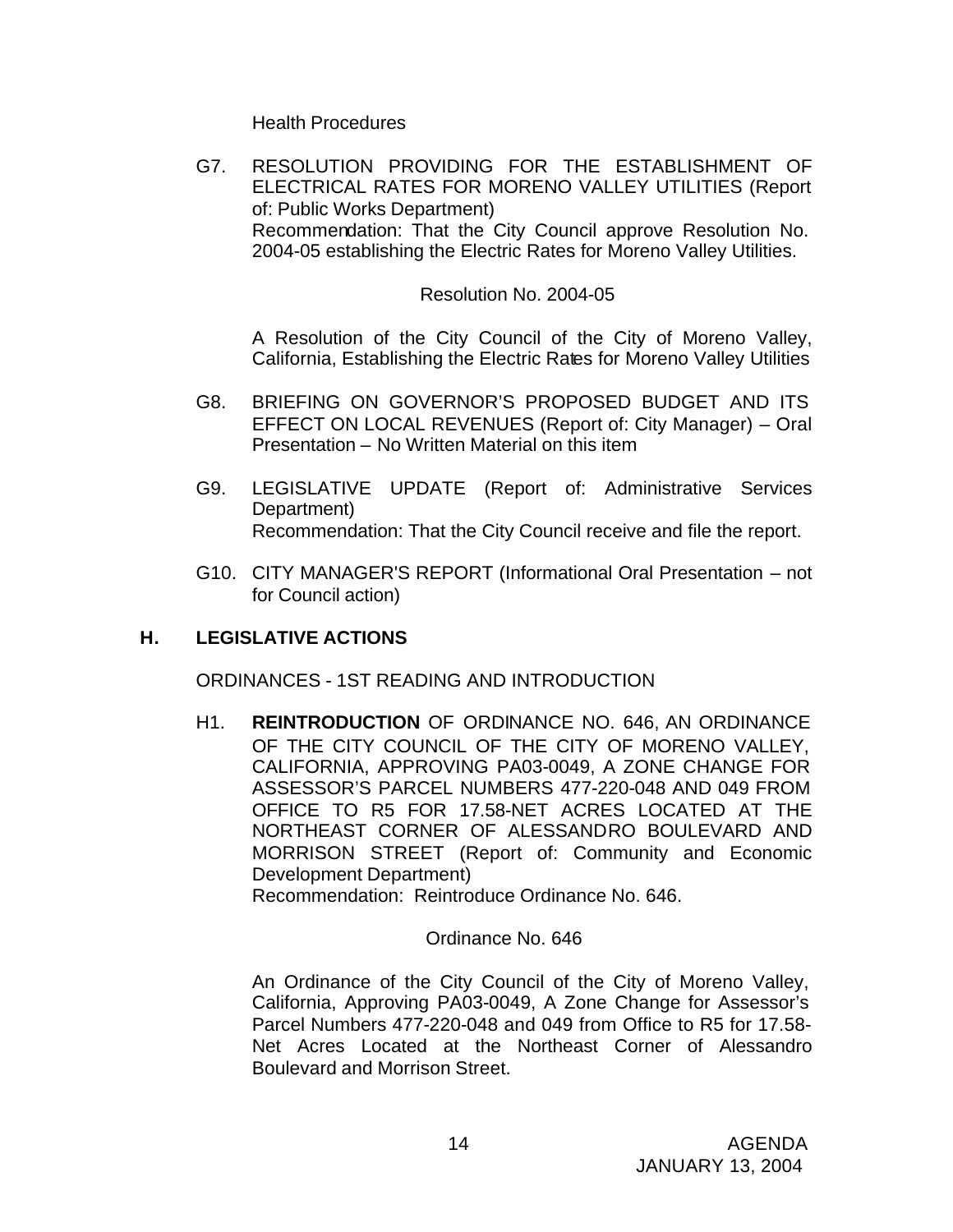H2. **REINTRODUCTION** OF ORDINANCE NO. 647, AN ORDINANCE OF THE CITY COUNCIL OF THE CITY OF MORENO VALLEY, CALIFORNIA, REPEALING ORDINANCE NO. 263, SPECIFIC PLAN 215 (SP215) FOR 80.04 ACRES LOCATED ON THE SOUTHWEST CORNER OF CACTUS AVENUE AND OLIVER STREET (Report of: Community and Economic Development Department)

Recommendation: Reintroduce Ordinance No. 647 as revised.

### Ordinance No. 647

An Ordinance of the City Council of the City of Moreno Valley, California, Repealing Ordinance No. 263, Specific Plan 215 (SP215) for 80.04 Acres Located on the Southwest Corner of Cactus Avenue and Oliver Street.

H3. **REINTRODUCTION** OF ORDINANCE NO. 648, AN ORDINANCE OF THE CITY COUNCIL OF THE CITY OF MORENO VALLEY, CALIFORNIA, APPROVING A ZONE CHANGE (PA03-0090), FROM SP215 ZONING TO RESIDENTIAL 5 FOR 80.04 ACRES LOCATED ON THE SOUTHWEST CORNER OF CACTUS AVENUE AND OLIVER STREET (Report of: Community and Economic Development Department) Recommendation: Reintroduce Ordinance No. 648.

#### Ordinance No. 648

An Ordinance of the City Council of the City of Moreno Valley, California, Approving A Zone Change (PA03-0090), from SP215 Zoning to Residential 5 for 80.04 Acres Located on the Southwest Corner of Cactus Avenue and Oliver Street.

ORDINANCES - 2ND READING AND ADOPTION

H4. ORDINANCE NO. 649, AN ORDINANCE OF THE CITY COUNCIL OF THE CITY OF MORENO VALLEY, CALIFORNIA, APPROVING P03-129, OR AMENDMENT NO. 1 TO CACTUS CORRIDOR SPECIFIC PLAN (SP #214) TO REDUCE THE SIDE YARD SETBACK FOR A SINGLE-FAMILY RESIDENTIAL ZONE, AND TO REVISE THE DESIGN GUIDELINES TO ADDRESS CHANGES IN FENCE/WALL CRITERIA, LANDSCAPE CRITERIA, AND ARCHITECTURAL DESIGNS FOR SINGLE-FAMILY RESIDENCES (RECEIVED FIRST READING AND INTRODUCTION DECEMBER 9, 2003 ON A 5-0 VOTE) (Report of: Community and Economic Development Department) Recommendation: Adopt Ordinance No. 649.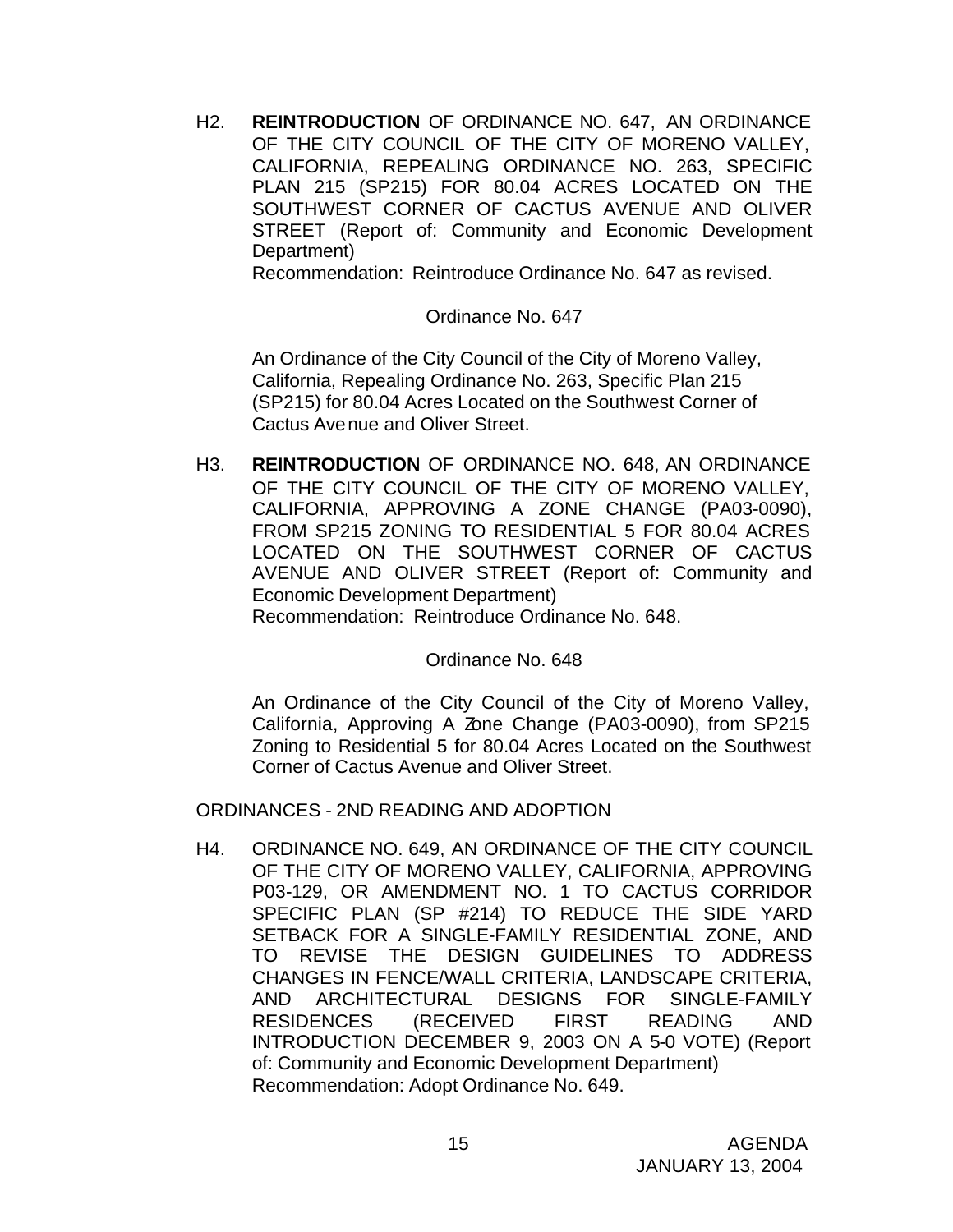### Ordinance No. 649

An Ordinance of the City Council of the City of Moreno Valley, California, Approving P03-129, or Amendment No. 1 to Cactus Corridor Specific Plan (SP #214) to Reduce the Side Yard Setback for a Single-family Residential Zone, and to Revise the Design Guidelines to Address Changes in Fence/wall Criteria, Landscape Criteria, and Architectural Designs for Single-family Residences.

H5. ORDINANCE NO. 650, AN ORDINANCE OF THE CITY COUNCIL OF THE CITY OF MORENO VALLEY, CALIFORNIA, THAT PROVIDES FOR THE ESTABLISHMENT AND ADJUSTMENT OF ELECTRICAL RATES AND TARIFFS BY RESOLUTION FOR MORENO VALLEY UTILITIES (RECEIVED FIRST READING AND INTRODUCTION DECEMBER 9, 2003 ON A 5-0 VOTE) (Report of: Public Works Department) Recommendation: Adopt Ordinance No. 650.

Ordinance No. 650

An Ordinance of the City Council of the City of Moreno Valley, California, That Provides for the Establishment and Adjustment of Electrical Rates and Tariffs by Resolution for Moreno Valley Utilities.

### ORDINANCES - URGENCY ORDINANCES - NONE

### RESOLUTIONS – NONE

### PUBLIC COMMENTS **ON ANY SUBJECT NOT ON THE AGENDA** UNDER THE JURISDICTION OF THE CITY COUNCIL

Those wishing to speak should complete and submit a BLUE speaker slip to the Bailiff. There is a three-minute time limit per person. All remarks and questions shall be addressed to the presiding officer or to the City Council and not to any individual Council member, staff member or other person.

### **CLOSING COMMENTS AND/OR REPORTS OF THE CITY COUNCIL, COMMUNITY SERVICES DISTRICT, OR COMMUNITY REDEVELOPMENT AGENCY**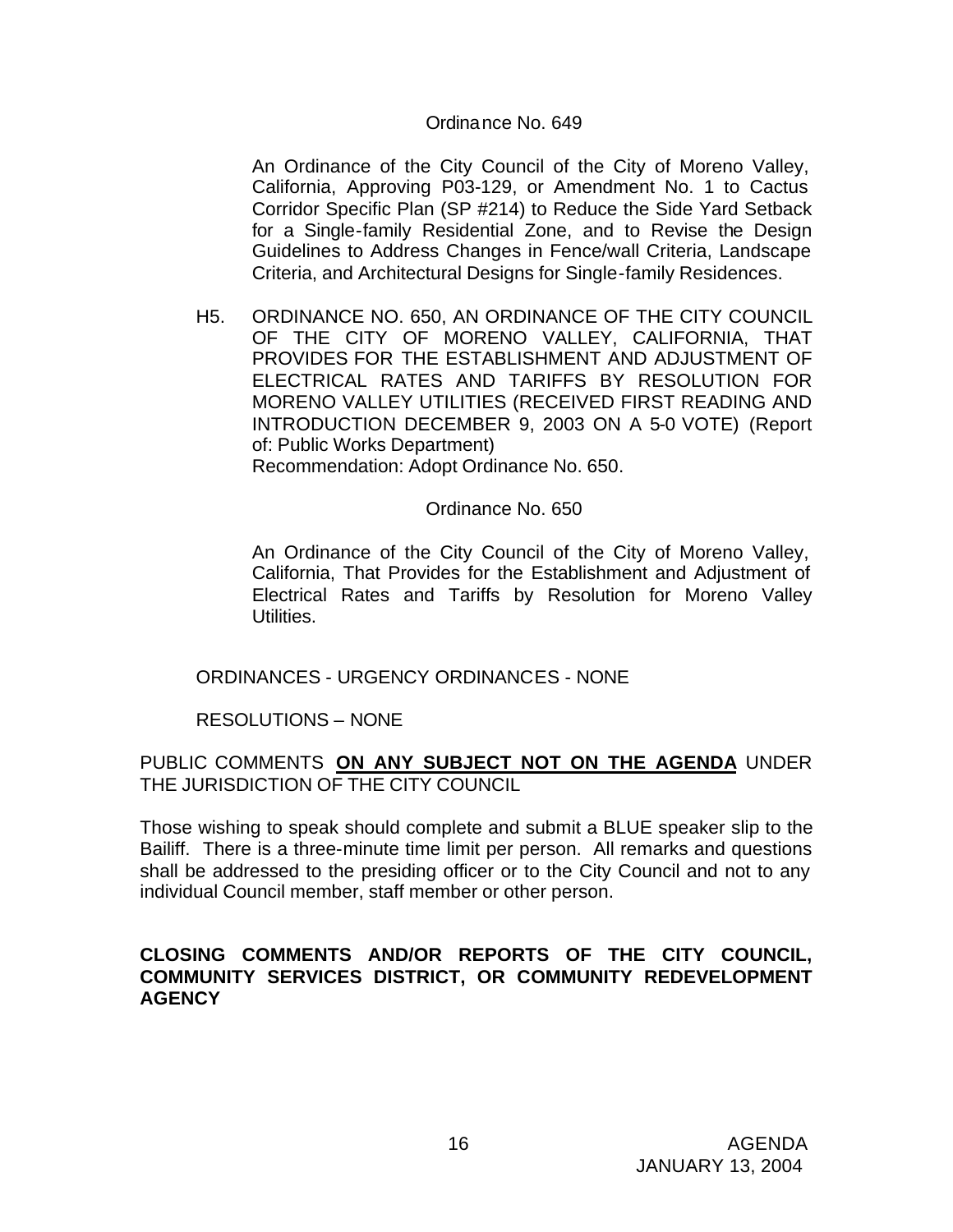## **CLOSED SESSION**

### **PUBLIC COMMENTS ON CLOSED SESSION ITEMS**

A Closed Session of the City Council, Community Services District and Community Redevelopment Agency of the City of Moreno Valley will be held in the Finance Conference Room, Second Floor, City Hall. The City Council will meet in Closed Session to confer with its legal counsel regarding the following matter(s) and any additional matter(s) publicly and orally announced by the City Attorney in the Council Chamber at the time of convening the Closed Session.

## • **PUBLIC COMMENTS ON MATTERS ON THE CLOSED SESSION AGENDA UNDER THE JURISDICTION OF THE CITY COUNCIL**

There is a three-minute time limit per person. Please complete and submit a BLUE speaker slip to the City Clerk. All remarks and questions shall be addressed to the presiding officer or to the City Council and not to any individual Council member, staff member or other person.

The Closed Session will be held pursuant to Government Code:

1) SECTION 54956.9(a) – CONFERENCE WITH LEGAL COUNSEL – EXISTING LITIGATION

| a) | Case:               | Citizens to Enforce CEQA vs. City of Moreno Valley,<br>et. al.               |
|----|---------------------|------------------------------------------------------------------------------|
|    | Court:<br>Case No.: | <b>Riverside Superior Court</b><br>403114                                    |
| b) | Case:               | Leaders in Community Alternatives, Inc. v. City of.<br>Moreno Valley, et. al |
|    | Court:              | United States District Court, Central District of<br>California              |
|    | Case No.:           | EDCV-02-1207 VAP SGLx                                                        |
| C) | Case:               | Leaders in Community Alternatives, Inc. v. City of<br>Moreno Valley          |

- *Moreno Valley* Court: Riverside Superior Court Case No. RIC 399376
- 2) SECTION 54956.9(b)(1) CONFERENCE WITH LEGAL COUNSEL SIGNIFICANT EXPOSURE TO LITIGATION Number of Cases: -2-
- 3) SECTION 54956.9(c) CONFERENCE WITH LEGAL COUNSEL INITIATION OF LITIGATION Number of Cases: -2-